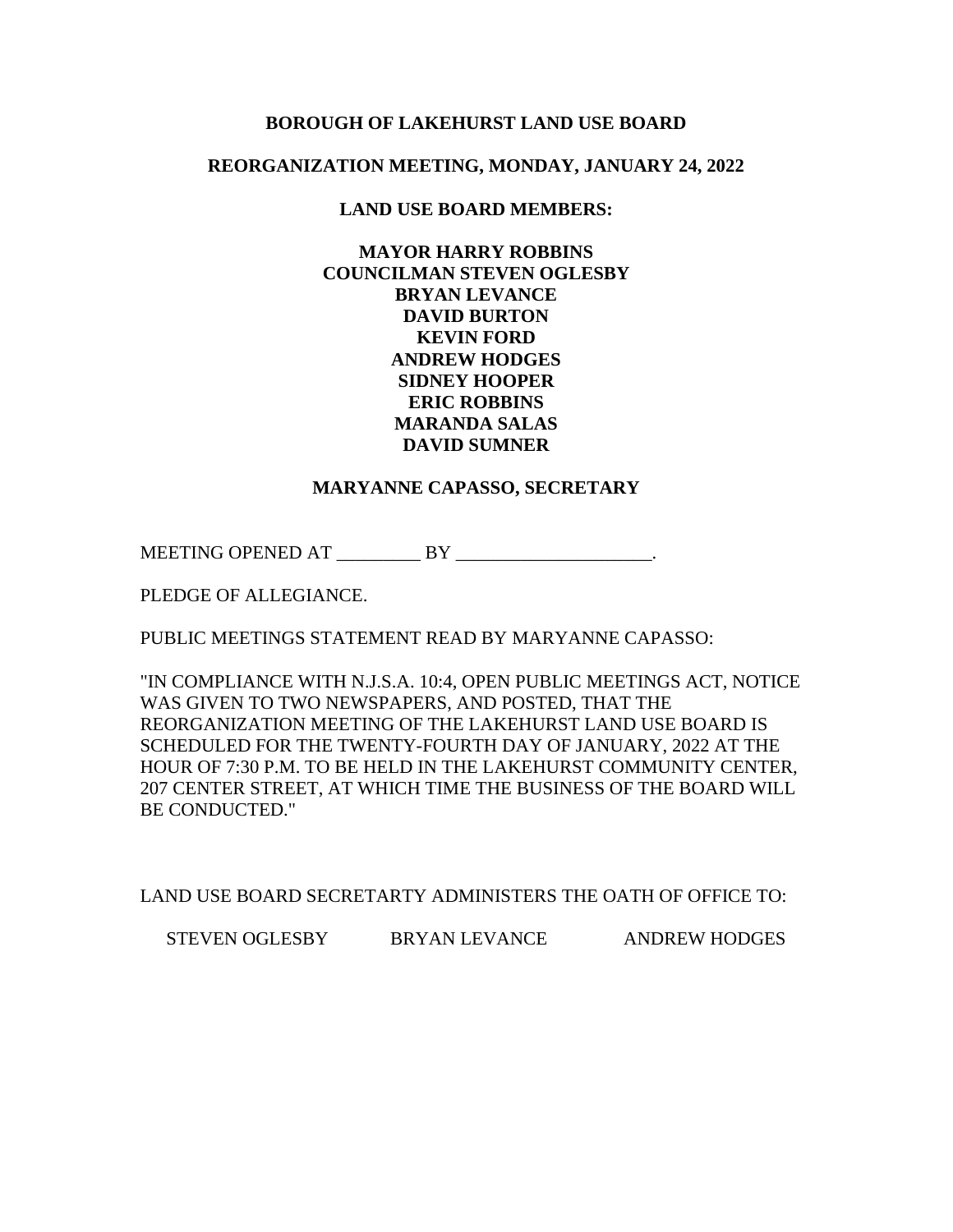## ROLL CALL:

MAYOR ROBBINS SIDNEY HOOPER COUNCILMAN OGLESBY ERIC ROBBINS BRYAN LEVANCE MARANDA SALAS DAVID BURTON DAVID SUMNER ANDREW HODGES

## APPROVAL OF MINUTES:

Motion by: \_\_\_\_\_\_\_\_\_\_\_\_\_\_\_\_\_\_\_ Seconded by: \_\_\_\_\_\_\_\_\_\_\_\_\_\_\_\_\_\_\_\_\_\_\_ To approve minutes of July 26, 2021 Regular meeting. Roll call vote.

# REORGANIZATION:

1. Motion by: \_\_\_\_\_\_\_\_\_\_\_\_\_\_\_\_\_\_\_\_ Seconded by: \_\_\_\_\_\_\_\_\_\_\_\_\_\_\_\_\_\_\_\_\_\_\_\_ To appoint Richard D. Stanzione, Esq. as Land Use Board Attorney for 2022. Roll call vote.

2. Motion by: Seconded by: To appoint Alan Dittenhofer as Land Use Board Engineer for 2022. Roll call vote.

3. Motion by: \_\_\_\_\_\_\_\_\_\_\_\_\_\_\_\_\_\_\_\_ Seconded by: \_\_\_\_\_\_\_\_\_\_\_\_\_\_\_\_\_\_\_\_\_\_\_\_ To appoint \_\_\_\_\_\_\_\_\_\_\_\_\_\_\_\_ as Land Use Board Chairman for 2022. Roll call vote.

4. Motion by: \_\_\_\_\_\_\_\_\_\_\_\_\_\_\_\_\_\_\_ Seconded by: \_\_\_\_\_\_\_\_\_\_\_\_\_\_\_\_\_\_\_\_\_\_\_\_ To appoint \_\_\_\_\_\_\_\_\_\_\_\_\_\_\_\_\_\_\_\_\_\_\_ as Land Use Board Vice-Chairman for 2022. Roll call vote.

5. Motion by: Seconded by: To appoint \_\_\_\_\_\_\_\_\_\_\_\_\_\_\_\_\_\_\_\_\_\_\_\_ as Land Use Board Secretary for 2022. Roll call vote.

6. Motion by:  $\Box$ To approve 2022 Schedule of Meetings. Roll call vote.

## CORRESPONDENCE:

Keith Sloan, 8 Center Street, request for a Temporary CO.